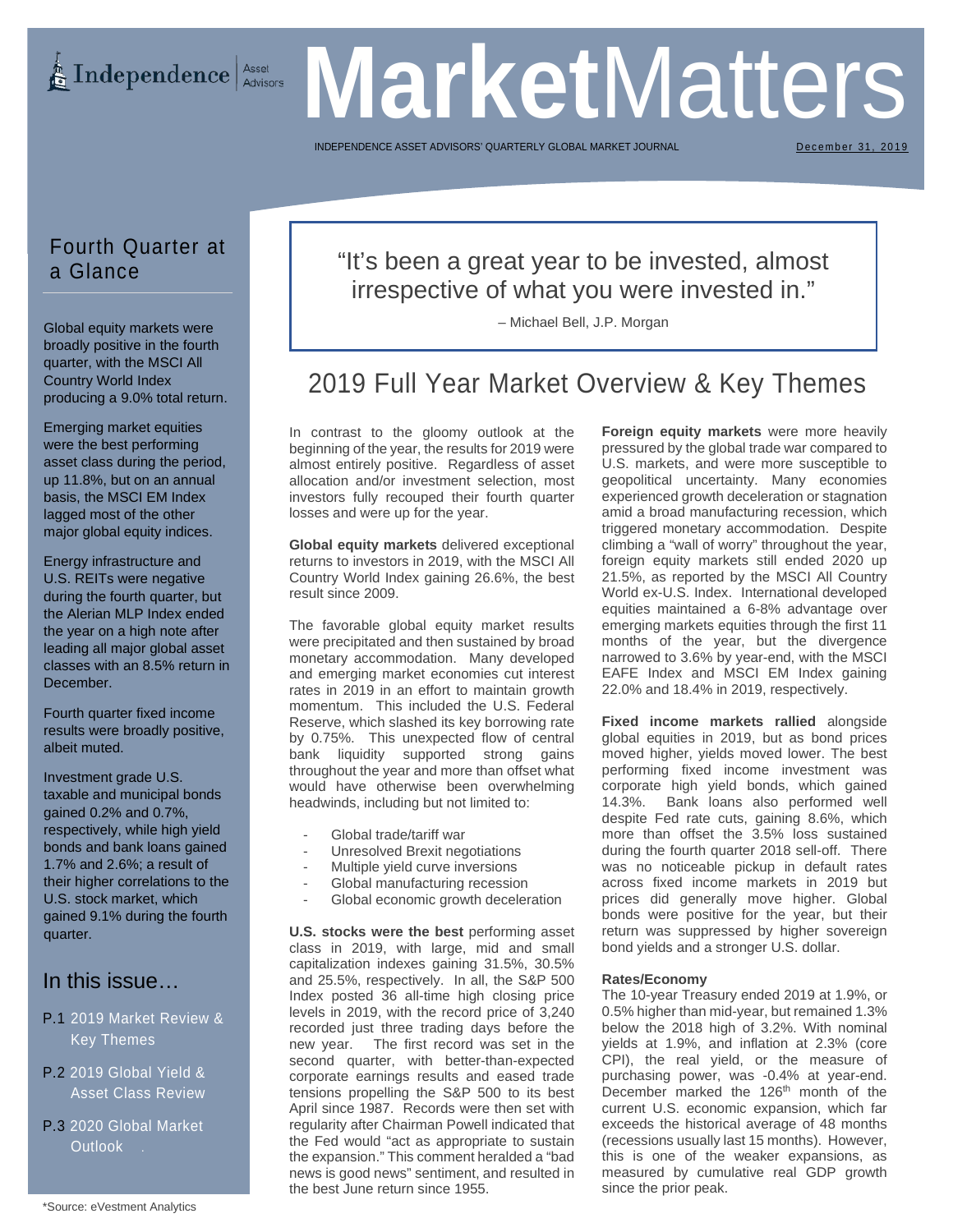# 2019 Global Yield & Asset Class Review



### **U.S. Equities**

U.S. equities were the best performing investment in 2019. U.S. large cap stocks snapped back after losing 17.3% during the fourth quarter of 2018, reporting incremental gains in 10 of the next 12 months, and returning 31.5% overall, including dividends. Growth handedly outperformed value for the year, despite offering historically high prices and lower yields. The Russell 1000 Growth Index finished the year with a P/E of 23.1x, which is 6.0x above its historical average, and only 0.3x below U.S. small cap stocks. In terms of sector valuation, only Financials,<br>Healthcare and Industrials offered Healthcare and Industrials offered reasonable pricing by year-end, with Consumer Discretionary and Information Technology considered highly overvalued. The S&P 500 Index yield was 1.8% at yearend, or 0.3% lower, year-over-year.

## **Midstream MLPs**

Energy infrastructure investments began the year very well, gaining nearly 17% by the end of the second quarter. Unfortunately, the Alerian MLP Index performed less well during the second half, with losses reported in four of the last six months of the year. Despite the second half regression, the asset class ended 2019 up 6.6%. In our opinion, the perceptions of this asset class are out-of-place. When we look at energy infrastructure objectively, we see excellent fundamentals, extremely attractive valuations, greatly reduced leverage and higher coverage ratios and significant free cash flow. In our view, the U.S. midstream subclass offers the best opportunity for investors seeking capital appreciation and high income. The opportunity for managers to integrate c-corps into portfolios only strengthens our optimism.

### **U.S. REITs**

U.S. REITs surged in 2019 amid a generally healthy economy, near-record low long-term rates and price discounting heading into the year. Looking across the capital stack, common REIT equity gained 23.1%, as measured by the Dow Jones U.S. Select REIT Index.

### **U.S. REITs (Continued)**

This was achieved despite a 1.2% pullback in the fourth quarter. REIT senior securities (preferreds) posted impressive returns of 19.3%, while REIT bonds gained a respectable 12.4%.

### **Foreign Equities**

International developed and emerging markets equities performed very well in 2019, a surprising result considering the global and country-specific issues that pressured foreign indexes during the year.

The MSCI EAFE Index, which represents international developed countries such as Japan, the United Kingdom, France and Germany, gained 22.0% in 2019, with a standard deviation of 11.5%. Note this measure of risk is lower than that of the S&P 500 Index, which reported a standard deviation of 12.9%.

The MSCI EM Index, which represents emerging markets countries such as China, South Korea, Taiwan and India, gained experienced considerably higher volatility relative to developed markets.

The global trade war was undoubtedly the most deflating factor for non-U.S. equity markets in 2019, but it was especially detracting for emerging markets. The tariffs imposed by the U.S. on China, in particular, resulted in a manufacturing recession, which has had a direct and profound impact on the country's GDP.

Tarriffs aside, foreign equity markets also contended with massive protests in Hong Kong, which have crippled the country's economy, along with an unresolved Brexit, major elections across Asia and Europe, and an imminent slowdown in global growth.

To counter this flurry of global challenges, most major central banks adopted an accommodative stance by cutting their key interest rates and flooding economies with inexpensive borrowing capital. By year-end, easing of monetary policies appeared to have stopped the bleeding.

### **U.S. Investment Grade Bonds**

The Barclays U.S. Aggregate Bond Index gained 8.7% in 2019, but spreads tightened considerably during the year, from 153 to 93, as prices pushed consistently higher. All subsectors of the Index are considered expensive, but at year-end the unfavorable distinction went to investment grade corporate bonds, which were priced at \$109.3. This is a steep premium to pay for bonds with a duration of 7.9 years, although the tradeoff for long-term investors is a 4.0% coupon. In terms of credit, however, AArated investment grade corporate bonds appear to offer the best value with a 3.3% coupon, a \$107.1 price and a relatively low duration of 7.4 years. Of greater concern, the BBB-rated space appears saturated, and could be susceptible to default risk.

### **U.S. Municipal Bonds**

U.S. municipal bonds gained 7.5% overall in 2019, which is the best return for the taxexempt asset class since 2014. The return was predominately supported by BBB-rated bonds, which exhibited considerable spread tightening during the year relative to AA- and A-rated municipals. AAA-rated spreads to Treasuries tightened across maturities, with 30-year, 10-year and 5-year municipal bond yields narrowing by 12%, 9% and 12%, respectively. The tax-equivalent yield at year-end was 3.01% (based on the 1.78% municipal index yield).

 **U.S. High Yield Bonds & Bank Loans** High yield bonds rode the coattails of the S&P 500 Index in 2019, participating in 45% of the stock market's gain, or 14.3%. The correlation to equities remained high throughout the year, and the Barclays U.S. Corporate High Yield Index participated in each of the three primary pullbacks. Defaults remained low throughout the year, but ticked higher to nearly 3% by year-end.

Bank loans performed surprisingly well in 2019, especially considering the Fed's 0.75% interest rate reduction. The S&P LSTA Index gained 8.6%, defaults declined 0.2% to 1.4%, and loans are trading at a nearly \$4 discount to par (\$100); duration risk remained zero and the yield is 6.1%.